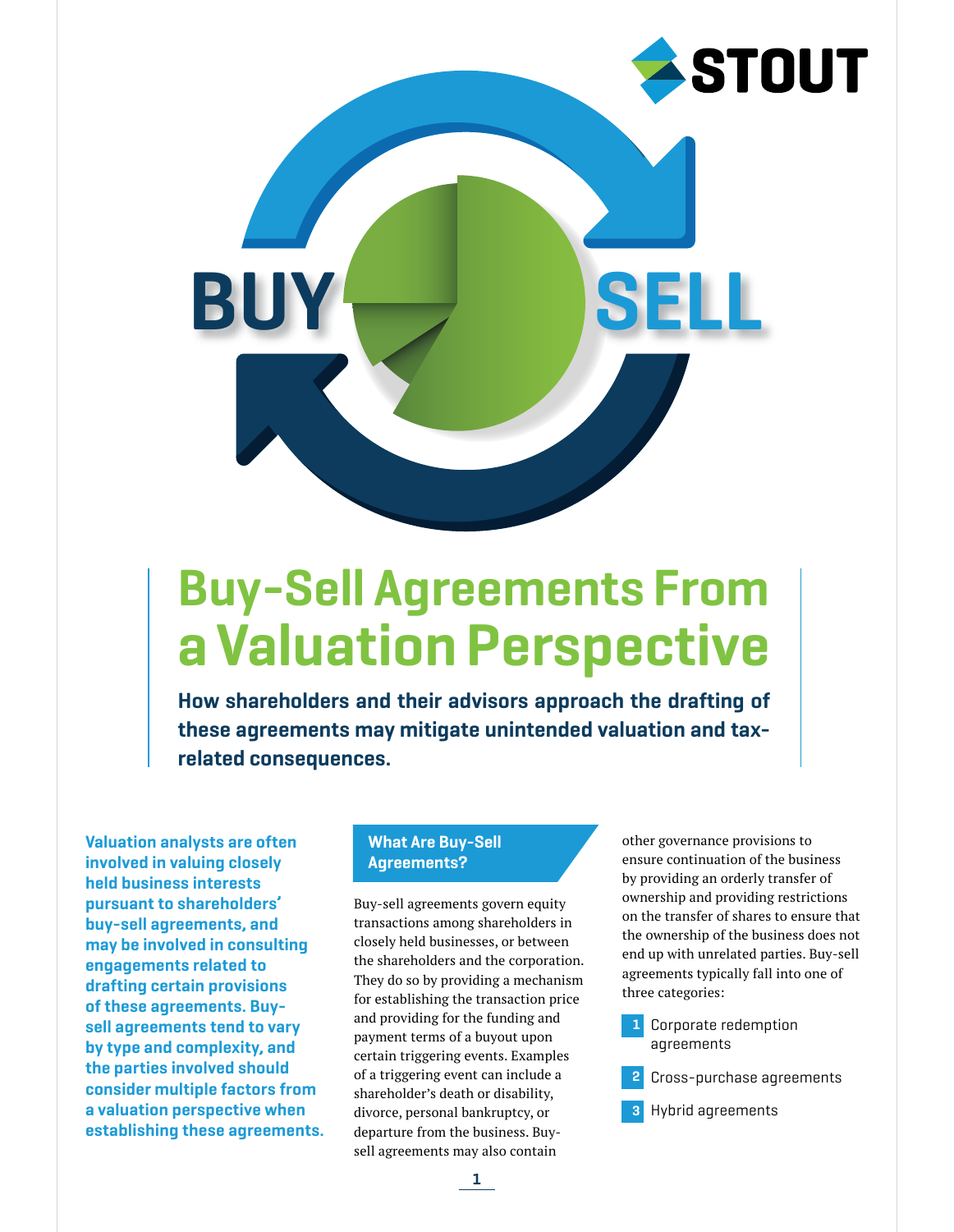In a corporate redemption agreement, the corporation is the purchaser of a shareholder's shares. In a crosspurchase agreement, one or more of the remaining shareholders purchase the selling shareholder's shares. A hybrid agreement is a combination of a corporate redemption agreement and a cross-purchase agreement, and provides the shareholders with flexibility to determine whom the purchaser will be. The shares may be offered first to the corporation and second to the other shareholders if the corporation does not elect to purchase them. Each type of agreement may provide for mandatory or optional redemptions or sales and can have different terms, depending on the nature of the triggering event.

Key factors impacting the decision on which type of agreement to use can vary depending on the primary objectives of the parties, the number of shareholders involved, the complexity of funding, and the associated tax attributes.

## Valuation Provisions of the Buy-Sell Agreement

Most of the mechanisms for setting prices in buy-sell agreements generally fall into the following categories:

- Formula based on the financial statements, such as book value, adjusted book value, a multiple or weighted average of historical earnings, or a combination of such variables 1
- 2 Structured negotiation among the parties
- **3** Third-party valuation

## Formulas

The use of valuation formulas in buysell agreements is common. The reason is as simple as the formulas – they are easy to calculate and to communicate. However, formulas often fail to reflect fair market value, as described in the following paragraphs.

**The Problem of Timing:** Any fixed formula, to the extent it incorporates current economic rationale at inception, comports to market-based data as of a point in time. While a fixed formula may produce a meaningful result when the agreement is established, it will eventually become stale and obsolete as market conditions change and as the subject company changes. As all valuation formulas inherently reflect expectations of future returns as adjusted for risk, applicable valuation multiples change as a company's risk and return profiles change.

To illustrate, assume a valuation multiple is set at 5.0x. A valuation multiple, by definition, is effectively the inverse of a capitalization rate. Since a capitalization rate inherently captures assumptions about risk (the discount rate) and return (the growth rate), then the valuation multiple also reflects such assumptions.<sup>1</sup> As an example, a valuation multiple of 5.0x equates to a capitalization rate of 20%, $^2$  which may incorporate a discount rate of 23%, less a long-term growth rate of 3%.

To the extent expectations on future returns of the business change due to a decreased risk profile of the business and/or increased long-term growth prospects, assume that the appropriate discount rate should be 20% and the long-term growth rate should be 4%. This generates a capitalization rate of 16%, which equates to a valuation multiple of 6.25x.<sup>3</sup> This corresponding

increase in value will not be reflected with a fixed formula of 5.0x pursuant to the agreement. In this example, the remaining shareholders would benefit at the expense of the withdrawing shareholder.

**The Problem of Lacking Economic Rationale:** A formula may simply not reflect legitimate economic rationale. That is, the economic metric used in any formula should typically serve as a proxy for distributable cash flow. Distributable cash flow can be defined as cash flow that can be distributed to owners without impairing the operational viability of the business. Distributable cash flow can be measured discretely by adjusting expected enterprise value to earnings before interest, taxes, depreciation, and amortization (EBITDA) for noncash expenses and the corresponding tax consequences, working capital requirements, and capital expenditures. Formulas typically use proxies for distributable cash flow such as EBITDA and net income. To the extent a formula does not reflect future distributable cash flow, it will likely fail to provide an accurate valuation.

An attempt to shortcut the valuation analysis into a formula may be appealing to shareholders acting harmoniously to provide a convenient, low-cost solution. However, a formula price will not properly account for fluctuations in capital markets, changes in the company's risk profile, growth prospects, and the company's strategic outlook. Using a formula approach for setting the price in a buy-sell agreement can easily become unfair to one party or another when the transaction eventually occurs, and typically reflects fair market value only by coincidence.

<sup>1</sup> A growth rate incorporated into a capitalization rate represents a perpetual growth rate.

<sup>&</sup>lt;sup>2</sup> Equal to 1 divided by 5.0x.

<sup>3</sup> Discount rate of 20%, less growth rate of 4%, equals capitalization rate of 16%; 1 divided by 16% equals 6.25x.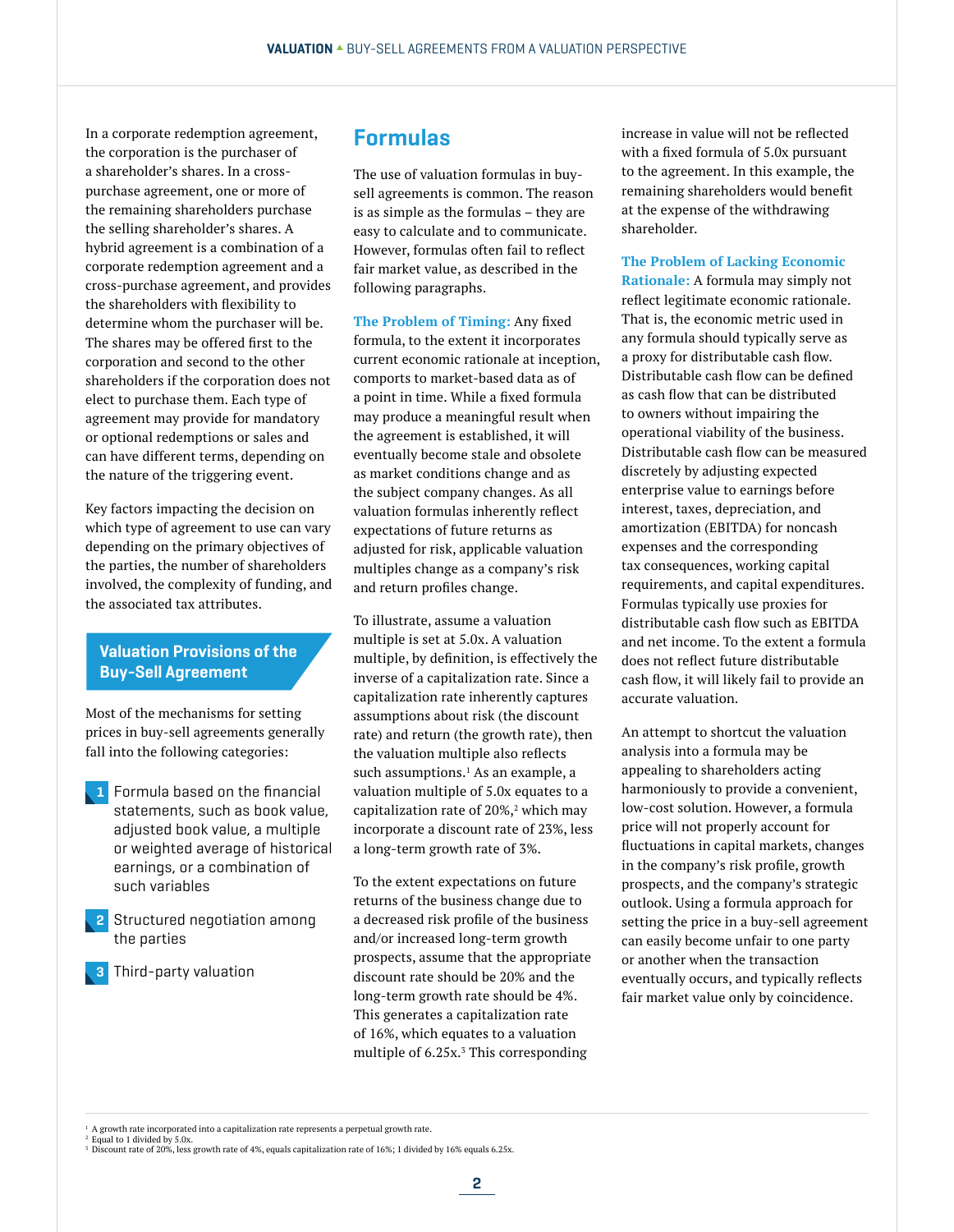## **Structured** Negotiations Among Parties

A buy-sell agreement can require a determination of value by the shareholders through structured negotiations. Such structured negotiations can take the form of an agreed-upon value or through reciprocal put and call option provisions. Agreed-upon values typically require shareholders to state a value, agreed to by all parties, on a periodic basis, such as annually. If a triggering event occurs within a specified period of time, the agreed-upon value will apply. In practice, most parties fail to update the value routinely, or cannot agree on a price. In addition, it may be difficult to derive an economically reliable value without incurring professional fees.

Reciprocal put and call option provisions (sometimes called a shotgun approach) ensure a determination of value. Such a process conveys duality upon an offer. That is, a shareholder's offer to purchase another owner's shares can become both an offer to buy and an offer to sell at the price at which the initial offer is made. Accordingly, if an offer is rejected by the potential seller, it becomes a put option for the potential buyer; or if it is rejected by the potential buyer, it becomes a call option for the potential seller.

To illustrate, assume Shareholder A owns half of a company's 20,000 shares of common stock and Shareholder B owns the other half. If Shareholder A offered to purchase Shareholder B's stock at \$100 per share, Shareholder B, in declining the offer, would be forced to buy (and Shareholder A would be forced to sell) Shareholder A's stock at the same purchase price of \$100 per share. As any offer to purchase shares inherently includes a disincentive to propose a purchase price above fair value, the put/call process also creates

In practice, most parties fail to update the value routinely, or cannot agree on a price. In addition, it may be difficult to derive an economically reliable value without incurring professional fees.

a disincentive for Shareholder A to propose a price less than fair value. However, in situations where there is disproportionate ownership between the parties (e.g., one shareholder owning 90% and the other owning 10%), this method may not provide a true mechanism for a market clearing if the party with a disproportionately low ownership percentage does not have the financial wherewithal to be a buyer of the other shareholder's interest.

# Third-Party Valuations

Third-party valuations possess some clear advantages over structured negotiations. Frequently, to save on costs and to prevent a lengthy process, a single binding or nonbinding thirdparty valuation is performed by a valuation firm that works on behalf of both parties. Shareholders may often fail to agree on which valuation firm should provide the single valuation. For this reason, the process of selecting a valuation consultant should be wellstructured and clearly defined as it relates to both the selection method and qualifications.

Assuming the shareholders select a valuation firm with the appropriate level of expertise, a third-party valuation should provide an accurate and well-reasoned analysis and conclusion. In nonbinding situations, the valuation report should provide persuasive market-based evidence. To the extent practical, each party should have the opportunity to participate in the valuation process by providing thoughts, opinions, and commentary.

It is common for buy-sell agreements requiring third-party valuations to oblige each party to hire his or her own valuation expert. In these situations, buy-sell agreements must contain provisions for reconciling differences between the valuations. To the extent the difference is relatively immaterial (e.g., within a 20% range), then a value based on the average of the valuations may be acceptable.

To the extent the differences are material, certain mechanisms can provide a resolution, such as hiring a third valuation expert to provide an additional valuation (and take the average of the two closest conclusions), or having the third expert choose one of the original valuations as being the binding valuation. In addition to saving the cost and time of an additional valuation, this stipulation helps deter valuation experts from taking extreme positions or posturing for their clients, either intentionally or subconsciously.

The likelihood of two third-party valuations differing significantly in their conclusions of value can be mitigated by well-defined and consistent valuation terminology within the buy-sell agreement. Proper definitions will, at a minimum, detail the level of value (e.g., whether discounts for lack of control and lack of marketability should be considered), the valuation date, and the standard of value. The agreement should clarify whether the value should be determined according to a particular perspective, such as that of a hypothetical buyer, the specific parties to the agreement, or a controlling shareholder.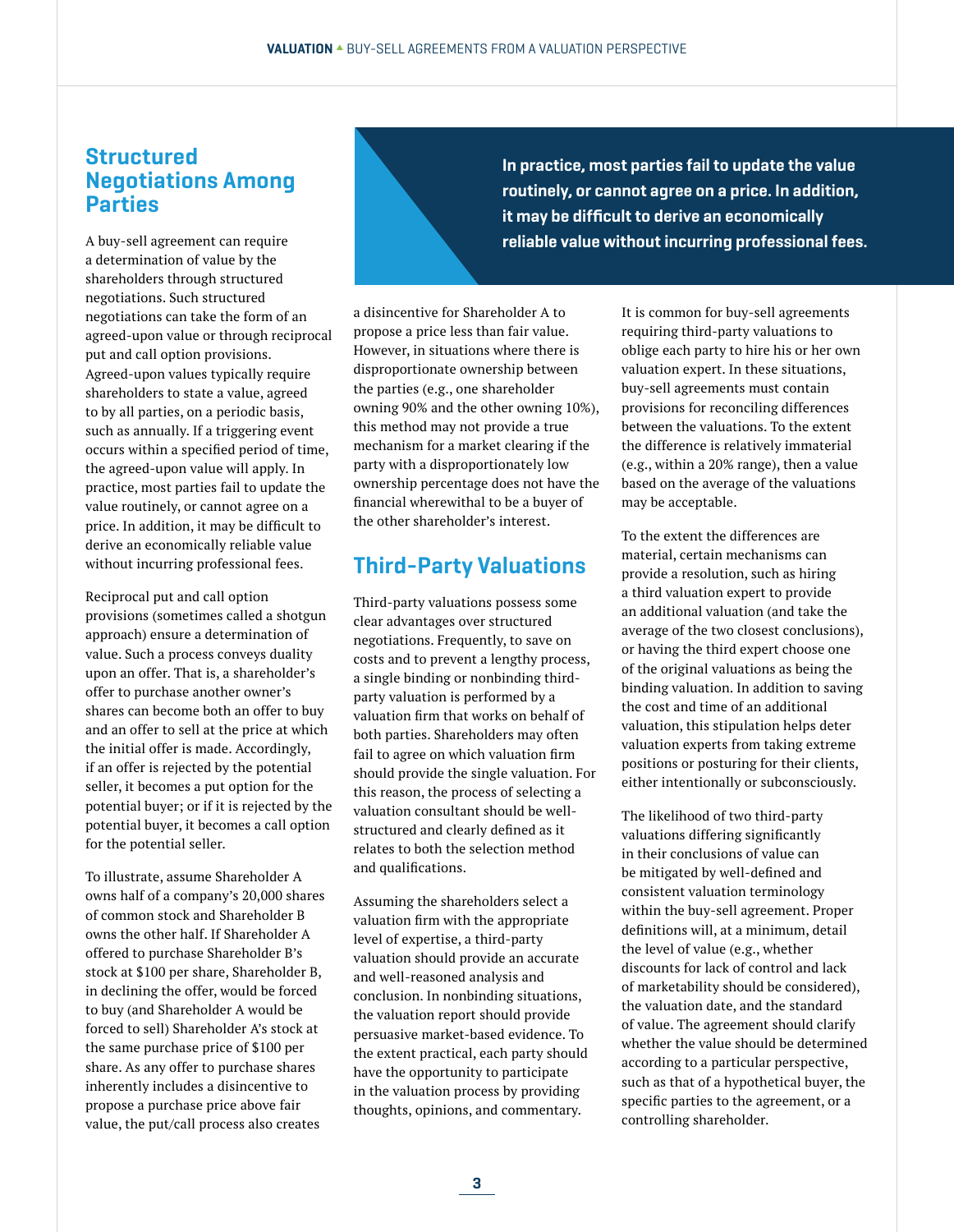The buy-sell agreement can also be structured to vary depending on the triggering purchase event. For example, the agreement may provide that in the event of a shareholder death, the purchase price should be established based on the fair market value determined by a third-party valuation, consistent with the definition of value for estate tax reporting purposes. Alternatively, the agreement may provide that the purchase price be based on book value to discourage a transfer of shares to an unrelated third party.

## Gift and Estate Tax Considerations

The IRS has historically viewed buy-sell agreements for familyowned businesses with skepticism. Consequently, there is a long history of Tax Court case law where the IRS challenged values fixed under the terms of the agreement as not being bona fide arm's-length market prices.<sup>4</sup>

For example, in *Estate of True v. Commissioner*, the U.S. Tax Court focused on the four-prong test previously established in *Estate of Lauder v. Commissioner* in which the formula price under a buy-sell agreement was considered binding for estate tax purposes if:

- **1** The offering price was fixed and determinable under the agreement.
- 2 The agreement was binding on the parties both during life and after death.
- **3** The agreement was entered into for bona fide business reasons.
- 4 The agreement was not a substitute for a testamentary disposition.

The Tax Court found that the first three prongs of the test were satisfied, but concluded that the fourth prong was not passed. In arriving at this conclusion, the Tax Court observed that there was no negotiation of the buy-sell agreement terms, there was no significant professional advice in selecting a formula price, the family failed to obtain or rely on appraisals in selecting formula pricing, significant assets were excluded from the formula price, and there was no periodic review of the formula price.

The U.S. Court of Appeals reiterated the Tax Court's conclusions and provided additional guidance with respect to the fourth prong of the test, noting that examination of a variety of factors should be considered in determining whether the buy-sell agreement served as a testamentary device. These factors include:

- **1** The health or age of the decedent when entering into the buy-sell agreement.
- **2** The lack of regular enforcement of the agreement.
- **3** The exclusion of significant assets from the agreement.
- 4 The arbitrary manner in which the price term was selected, including the failure to obtain appraisals or seek professional advice.
- 5 The lack of negotiation between the parties in reaching the agreement terms.
- Whether the agreement allowed 6 for adjustments or revaluation of its price terms.
- Whether all the parties to the agreement were equally bound to its terms. 7

8 Any other evidence highlighting that the agreement supported the decedent's testamentary plan.

The Court of Appeals agreed with the Tax Court's conclusion that the company's buy-sell agreements were testamentary substitutes in light of the facts and circumstances surrounding the creation and terms of these agreements. Another aspect of this case involved the adequacy of consideration test. The Tax Court concluded, and the Court of Appeals agreed, that the formulas in the subject agreements were not comparable to what persons with adverse interests dealing at arm's length would accept and that they did not bear a reasonable relationship to fair market value.

Additional guidance is provided through Treasury regulations. Treasury Reg. §20.2030-2(h), as amended in 1992, established the criteria that must be complied with for the valuation pursuant to a buy-sell agreement in order to determine value for estate tax purposes. In addition, Section 2703 of Chapter 14 of the Internal Revenue Code provides special valuation rules that apply to any family-owned business in which the family members control 50% or more of the vote or value of the company.<sup>5</sup> These rules were designed to prevent potential successionplanning abuses related to the transfer of shares from senior generations to junior generations based on artificially low prices established in shareholder agreements. Specifically, any buy-sell agreement that establishes a price less than fair market value<sup>6</sup> (without regard to the agreement) will be ignored for gift and estate tax purposes.

In short, Tax Court cases have generally held that the most important criterion that a buy-sell agreement must meet to set the value for estate tax purposes

<sup>4</sup> Refer to *Estate of Lauder v. Commissioner,* T.C. Memo 1992-736; *Estate of True v. Commissioner,* T.C. Memo 2001-167, affirmed U.S. Court of Appeals for the Tenth Circuit, Nos. 02-9010, 02-9011, p. 02-9011, p. 02-9010, Treas. Reg. §25.2703.

<sup>©</sup> Fair market value is defined as "the price at which the property would change hands between a willing buyer and a willing seller, neither being under any compulsion to buy or to sell and both having<br>reasonable knowledge